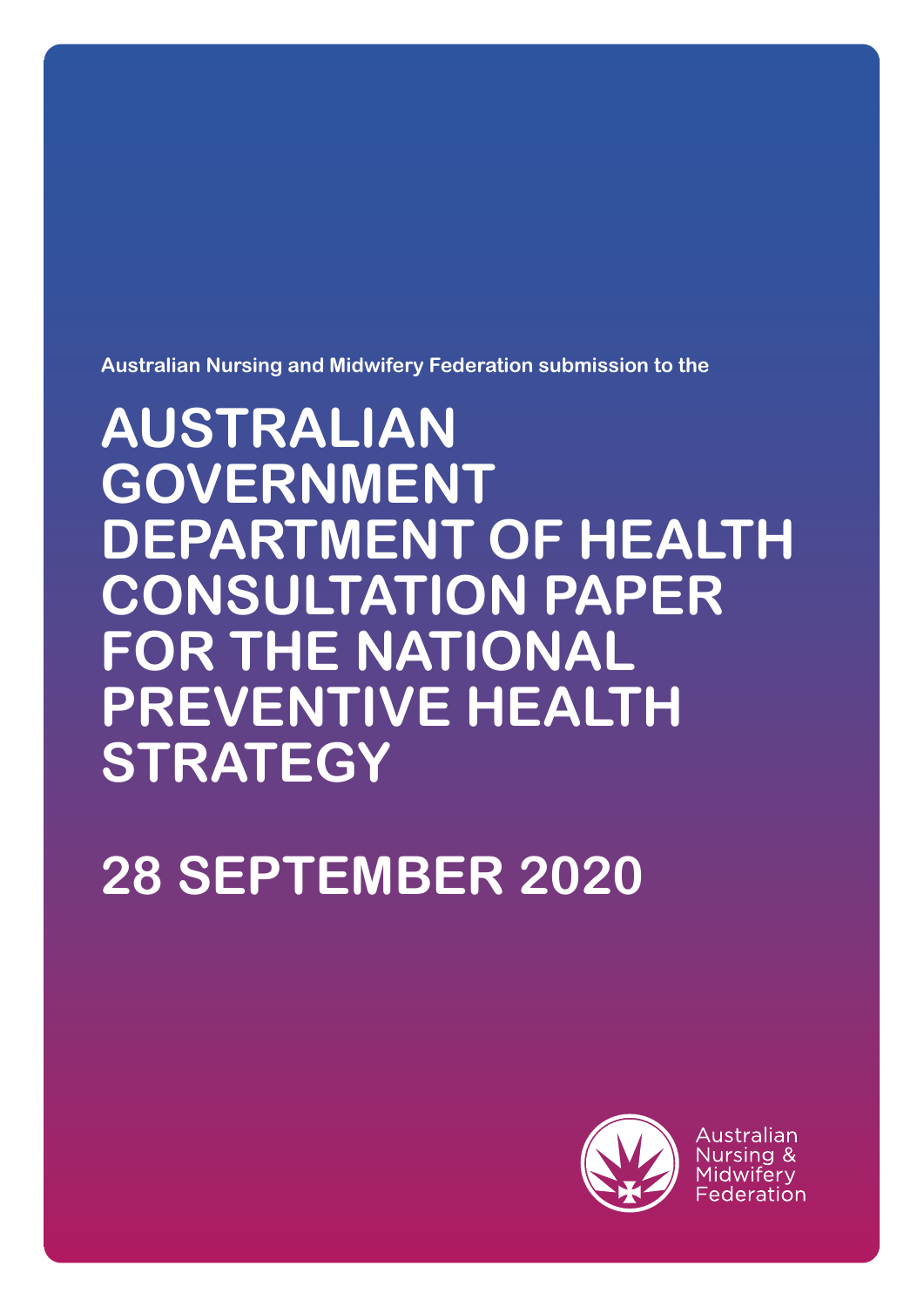

Australian Nursing and Midwifery Federation / **Department of Health National Preventive Health Strategy**

**Annie Butler Federal Secretary**

**Lori-anne Sharp Assistant Federal Secretary**

**Australian Nursing and Midwifery Federation Level 1, 365 Queen Street, Melbourne VIC 3000 T: 03 9602 8500 F: 03 9602 8567 E: anmffederal@anmf.org.au W: www.anmf.org.au**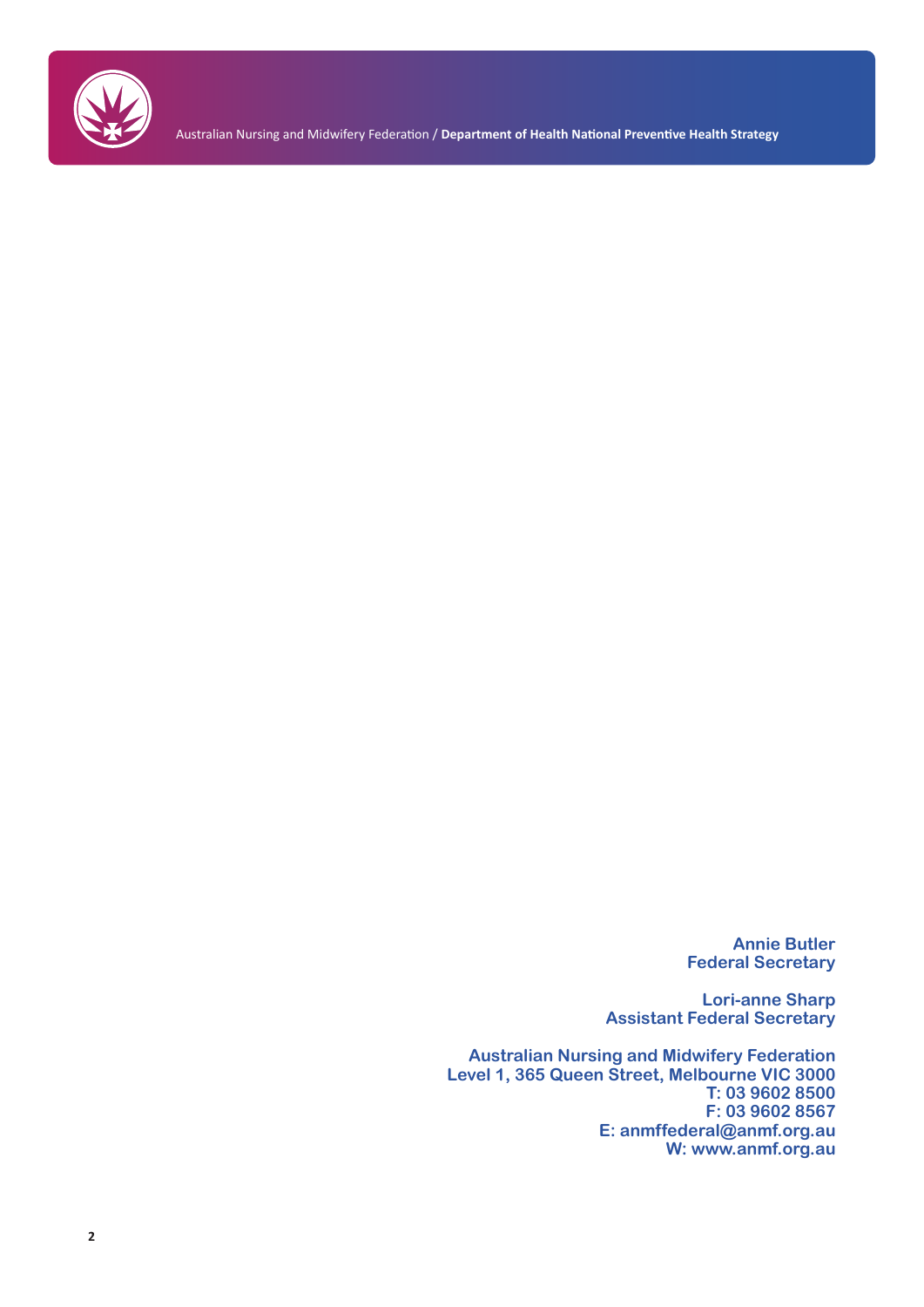

# **INTRODUCTION**

The Australian Nursing and Midwifery Federation (ANMF) is Australia's largest national union and professional nursing and midwifery organisation. In collaboration with the ANMF's eight state and territory branches, we represent the professional, industrial and political interests of more than 285,000 nurses, midwives and carers across the country.

Our members work in the public and private health, aged care and disability sectors across a wide variety of urban, rural and remote locations. We work with them to improve their ability to deliver safe and best practice care in each and every one of these settings, fulfil their professional goals and achieve a healthy work/life balance.

Our strong and growing membership and integrated role as both a professional and industrial organisation provide us with a complete understanding of all aspects of the nursing and midwifery professions and see us uniquely placed to defend and advance our professions.

Through our work with members we aim to strengthen the contribution of nursing and midwifery to improving Australia's health and aged care systems, and the health of our national and global communities.

Preventive health needs to be a key priority in Australia. It is also fundamental and inherent to the philosophical base of the professions of nursing and midwifery. The ANMF maintains that positioning preventive health care at the centre of health policy with programs that are adequately funded will lead to significant improvements in the health and wellbeing of all people in Australia across their lifespan. As a strong supporter of the importance of a National Preventive Health Strategy, the ANMF welcomes the opportunity to participate in this public consultation paper for the development of such a strategy.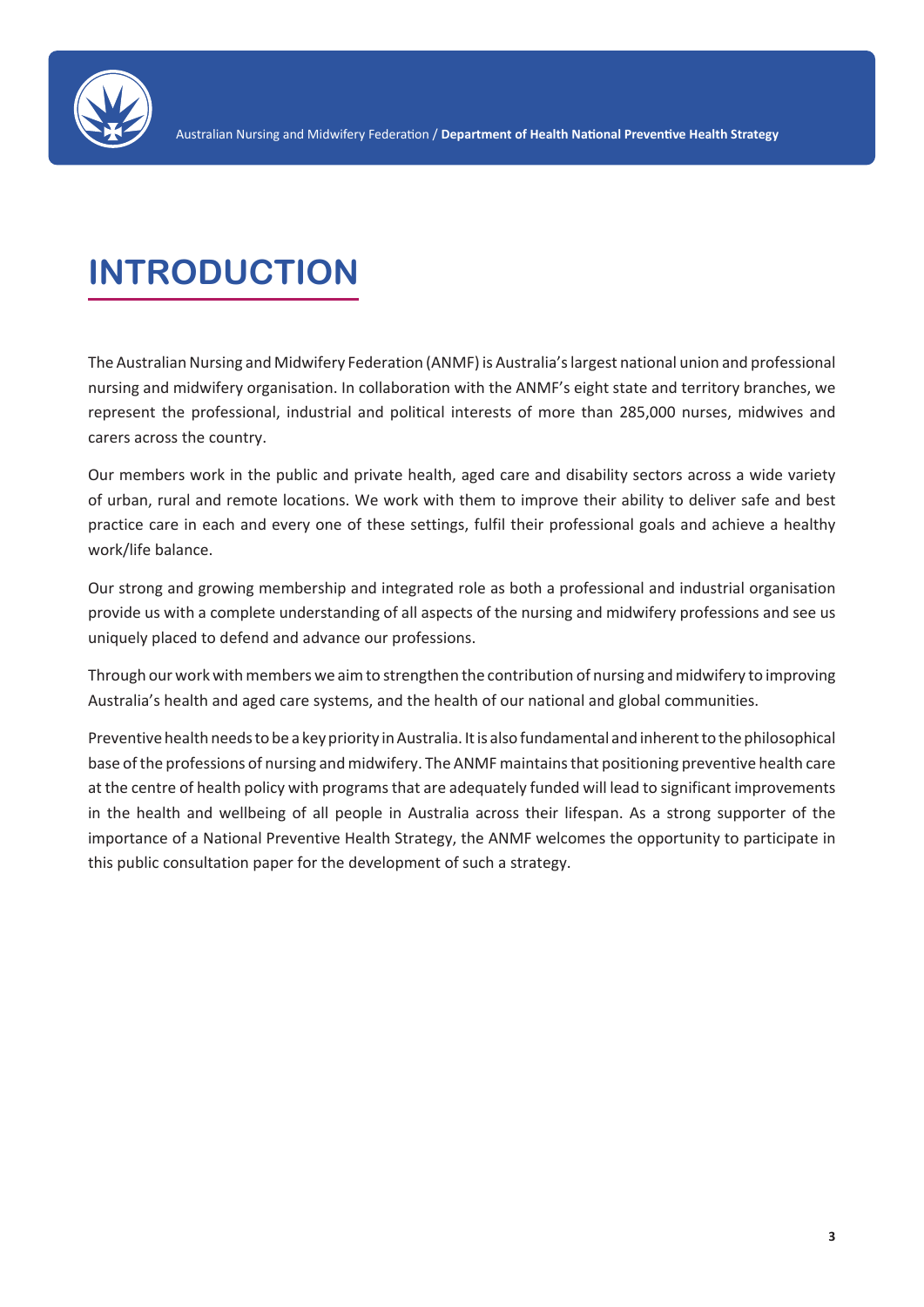

# **CONSULTATION QUESTIONS**

## **Development of the National Preventive Health Strategy**

#### **1. Name**

Annie Butler, Federal Secretary **Australian Nursing and Midwifery Federation** 

#### **2. Email address**

fedsec@anmf.org.au

#### **3. Organisation**

Australian Nursing and Midwifery Federation

### **Vision and Aims of the Strategy**

#### **4. Are the vision and aims appropriate for the next 10 years? Why or why not?**

Overall the vision, aims and goals of the Strategy are high level statements that have attempted to be inclusive of all people, throughout their life span. The ANMF acknowledges that this high level document cannot specifically refer to all acute and chronic conditions, infectious diseases, and injuries a person may experience throughout their life, however achieving a balance between the Strategy being broad and providing enough detail to drive change, is essential.

#### **Vision**

#### The Strategy's vision states:

*The Strategy will improve the health of all Australians at all stages of life, through early intervention, better information, targeting risk factors, and addressing the broader causes of health and wellbeing.* 

The ANMF agrees that the vision is inclusive of the key requirements for improving health, however recommends that the wording 'for all Australians' is changed to 'for all people in Australia'. The words 'for all Australians' are not inclusive as there are large numbers of people living in this country who are not Australian citizens, including people in marginalised communities who have no evidence of citizenship (no birth or Centrelink registration for example); immigrants who have not yet obtained Australian citizenship; refugees; and students or workers on various categories of visa. As the wording of the vision stands, these people are not included in the Strategy. More appropriate, and inclusive language would be 'for all people in Australia'.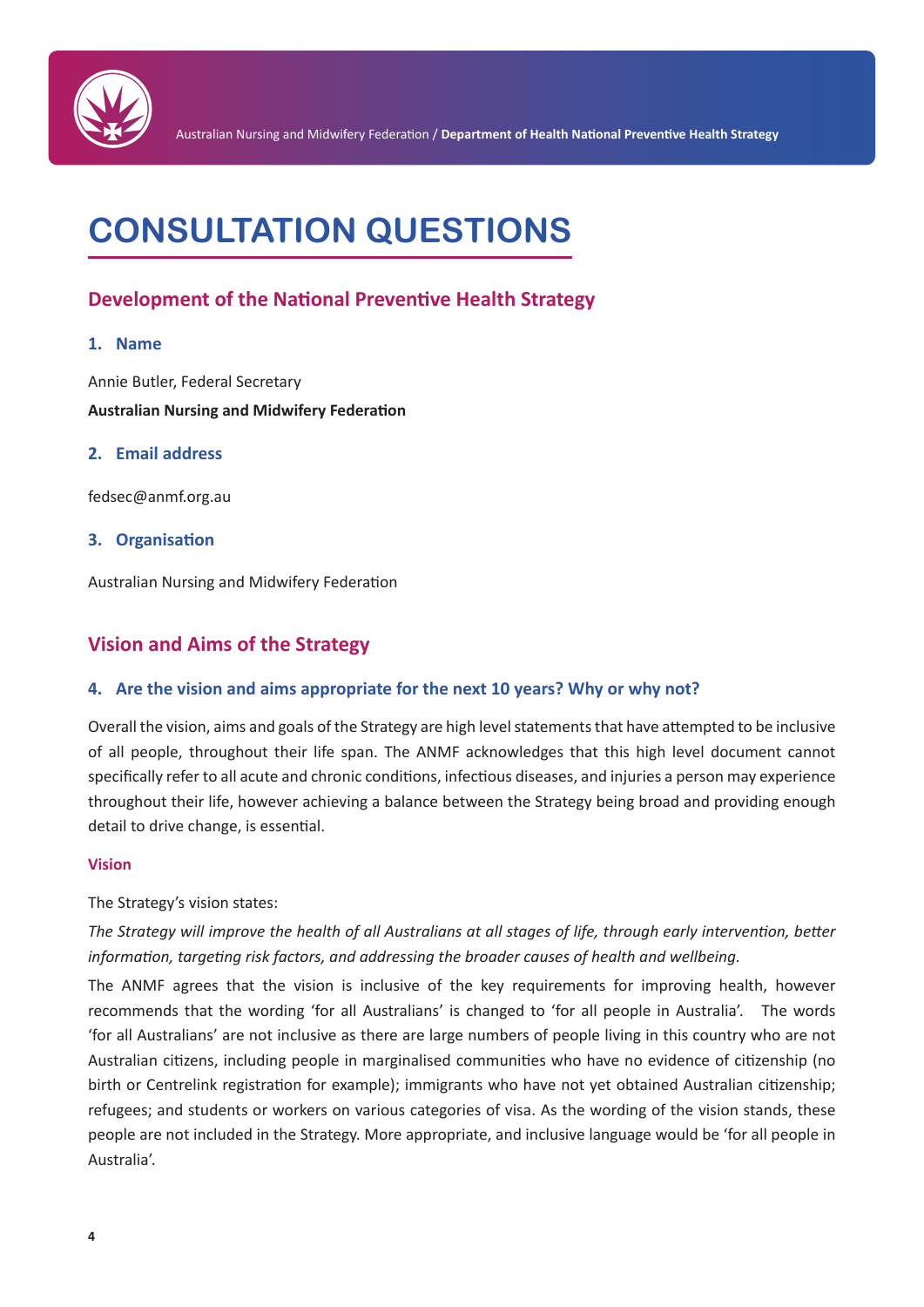

#### **Aims**

The aims of the Strategy outlined are high level and discuss the importance of the best start to life and to sustain good health for as long as possible. They also address briefly the importance of equity in preventive health and funding. The ANMF supports these aims as high level concepts and provides the following commentary to enhance the Strategy:

#### *1. Australians have the best start in life*

This aim provides a simple overview of the importance of preventive health in early life and its direct effect on preventing chronic conditions later in life. The ANMF recommends that this aim should also include the importance of preventive health and support for women/people during pre-conception, pregnancy, birth and in the postnatal period with more emphasis on the first 1,000 days of life as the foundation for the best start to life. This will ultimately improve health outcomes for people in Australia.

#### *2. Australians live as long as possible in good health*

The second aim is far reaching in its application outlining there needs to be a strong focus on preventive health and health promotion to extend life expectancy and quality of life. Biopsychosocial health determinants play a substantive role in a long life; this includes mental health and wellbeing, which are not mentioned in this aim. Their inclusion will focus the aim on addressing not just physical health but also mental health and wellbeing for an improved quality of life for all people.

#### *3. Australians with more needs have greater gains*

This aim is unique in the way it outlines the importance of the Strategy addressing health equity. The statement suggesting that the Strategy should result *in greater gains for parts of the Australian community who are burdened unfairly due to personal circumstances*, is supported. The ANMF is concerned however, that not specifically identifying those groups who are disadvantaged, in particular Aboriginal and Torres Strait Islander peoples, will potentially result in those groups not having a strong individualised focus. The Strategy needs to ensure it names all disadvantaged groups and remains focused on the planning, implementation, evaluation and tailoring of preventive health to the specific needs of these disadvantaged groups.

#### *4. Investment in prevention is increased*

The ANMF supports the intention of this aim which identifies that health dollars in Australia are primarily spent on the treatment of illness, injury and disease and that there needs to be significantly enhanced investment in prevention. Current expenditure on health prevention in Australia is appallingly low<sup>1</sup>. Australia is facing a major burden of chronic disease and it is therefore increasingly important to find more efficient ways of managing chronic conditions. To that end, greater emphasis on primary health care and better integration of care across the health and aged care sectors is critical. It is imperative that people with chronic conditions avoid expensive hospitalisations through easy access to early intervention, prevention and education about self-management in the most cost-effective settings. Effective preventive measures are essential to keep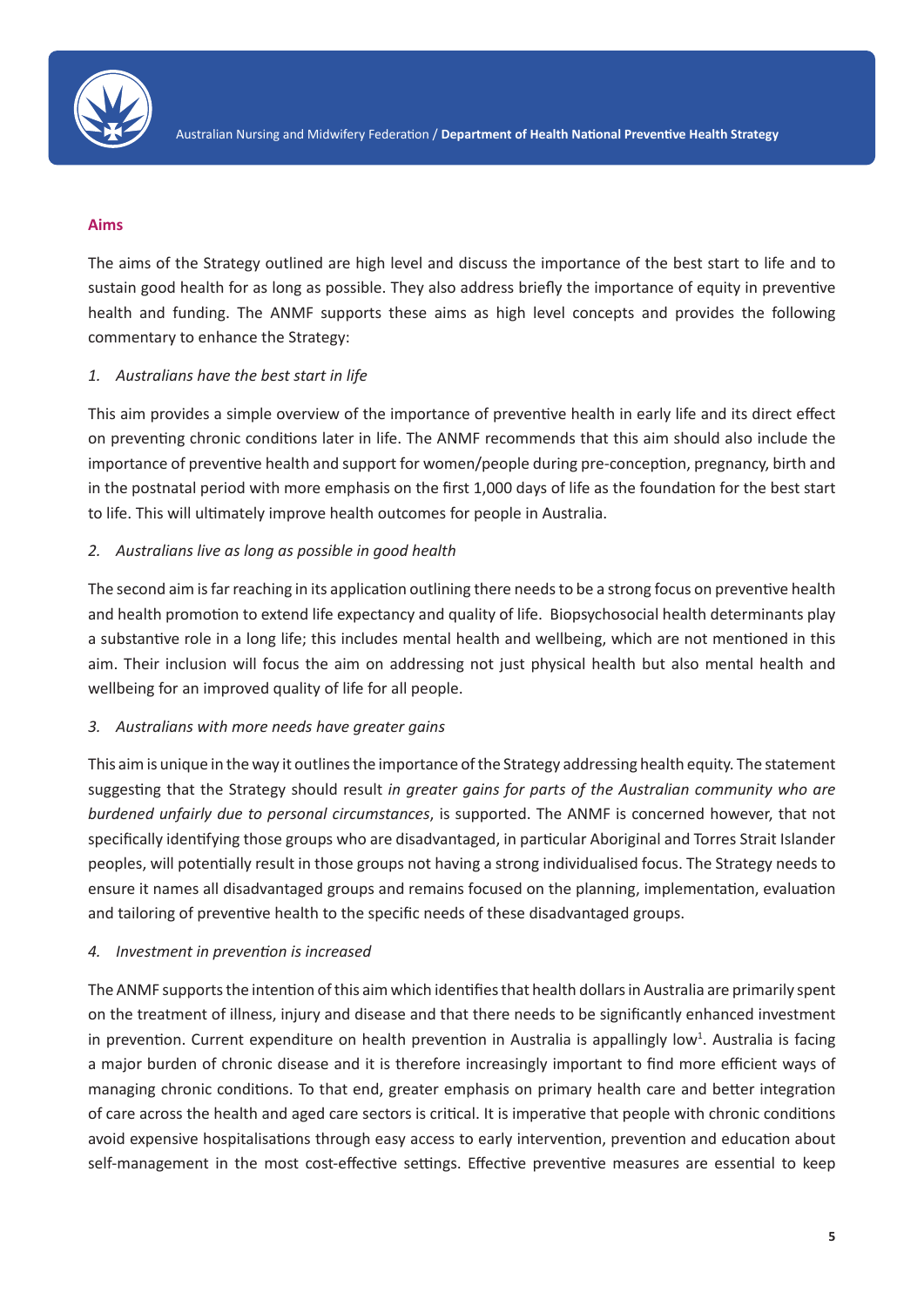

people well and to ensure the sustainability of the health budget into the future. Further detail regarding funding expectations should be included in this aim to ensure there is a clear commitment from government to fund preventive health.

## **Goals of the Strategy**

#### **5. Are these the right goals to achieve the vision and aims of the Strategy? Why or why not? Is anything missing?**

The six goals outlined in the Strategy discuss the need for all sectors to effectively interface with one another, that prevention needs to be embedded in the health and aged care systems, and that all communities need to be engaged. They also focus on the importance of using the latest evidence and the need to have the best possible information available for people of all backgrounds. One of the goals focuses on the environment in which people live, work, learn and play and how a healthy environment will better enable individuals to be healthy and live productive and fulfilling lives for as long as possible. Although, this statement is broad and could be interpreted to be inclusive of many issues not limited to homelessness or occupational health and safety requirements in the workplace, it needs to explicitly identify the impact of climate change on health outcomes. This goal must therefore both acknowledge the impact of climate change on health and wellbeing and also clearly outline how the Strategy will focus on addressing these complex issues. The ANMF recommends a number of additional goals that should be included in this section. These include workforce and specifically identifying older people as an essential priority group.

#### *Workforce*

The ANMF is concerned that the essential workforce required to deliver the Strategy has not been identified as a core component. It is stated within the Strategy that *it was highlighted during consultations that building the capacity and capability of the workforce, both current and emerging, will be integral to achieving success,* however it is not identified as a key goal.

It would be remiss of the Department of Health to exclude workforce as a core component of the Strategy which is planned to be implemented over the next 10 years. There are a number of challenges facing the workforce over the next decade that have to remain a strong focus for the Strategy. These include an ageing workforce with predicted shortages over the next few years as many of the current workforce retires and safeguarding appropriately qualified available workforce across all locations and sectors.

Further, as Australia's aged population continues to grow and people live longer, the demand for health care also continues to grow. People in Australia are developing and living with more chronic and complex health conditions. The consequent increased health care needs of individuals requires the preparation and provision of, and the capacity to attract and retain, sufficient numbers of a suitably qualified and skilled workforce. This workforce needs to be available across all health sectors and, in particular, must be enhanced in primary health care to meet the aims of this Strategy.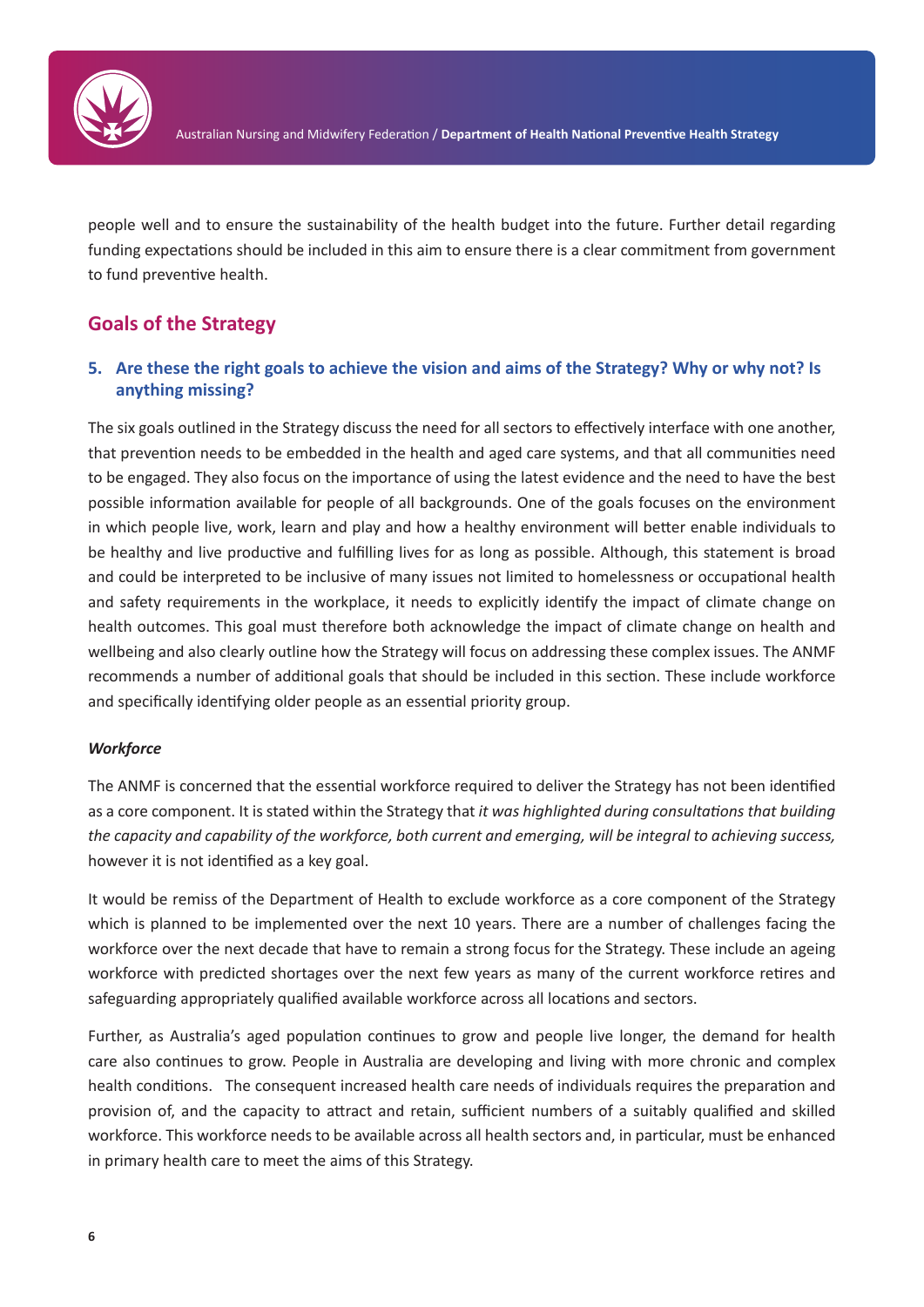

#### *Older people*

As briefly discussed above, as a society, people in Australia are living longer and generally remaining healthier. Technological and scientific advances are such that people in Australia, now and into the future, expect to be able to experience a good quality of life well beyond retirement age. The 2015 Intergenerational Report projected that within 40 years there will be approximately 40,000 people aged 100 and older, and the number of people aged 65 and over will have doubled in Australia.<sup>2</sup>

As Australia's aged population continues to grow and live longer, the demand for aged care and related services also continues to grow. People in Australia are developing and living with more chronic and complex health conditions. Over 1.3 million people received some form of aged care in the year 2017-18, most receiving home-based care and support, with the remainder living in residential care. 3

Older people in Australia deserve safe, quality aged care that is affordable, accessible, and provided in a way that meets their diverse and unique needs for person-centred care. The 'shocking tale of neglect' described by the Royal Commission into Aged Care Quality and Safety: '[F]ound that the aged care system fails to meet the needs of our older, often very vulnerable citizens. It does not deliver uniformly safe and quality care for older people. It is unkind and uncaring towards them, in too many instances, it simply neglects them.<sup>4</sup>

The Strategy must identify older people as a key focus group that requires significant improved health outcomes. There must be strong investment in prevention and early intervention in primary care services for this group of people in Australia for the betterment of the individual older person and the aged care system which is currently in crisis. Identifying older people as a key objective upfront in the Strategy will recognise this vulnerable group as a priority for the preventive health strategy over the next ten years.

#### **Mobilising a Prevention System**

#### **6. Are these the right actions to mobilise a prevention system?**

The ANMF agrees with the first statement outlined in this section which identifies the importance of enhancing and expanding current preventive action in Australia across all sectors. To achieve this, the seven enablers outlined in the Strategy are supported by the ANMF. Although they are high level in their approach, they cover the essential themes for a preventive system. These include: research and evidence, health literacy, leadership and governance, and preparedness, considering our current experience with the COVID-19 pandemic. The ANMF does note, in relation to the monitoring and surveillance enabler, an important part of the Strategy, along with health monitoring and surveillance, is the need for regular evaluation and monitoring which should be specifically embedded in the Strategy. This will ensure it continues to meet its vision and can be adjusted as required.

As outlined above, the ANMF reminds the Department of Health of the importance of clearly identifying the workforce as an essential element for the implementation of the Strategy. Workforce is a vital enabler. Without an appropriately qualified, available workforce across all sectors that are enabled to deliver preventive health care, the Strategy will not meet its goals.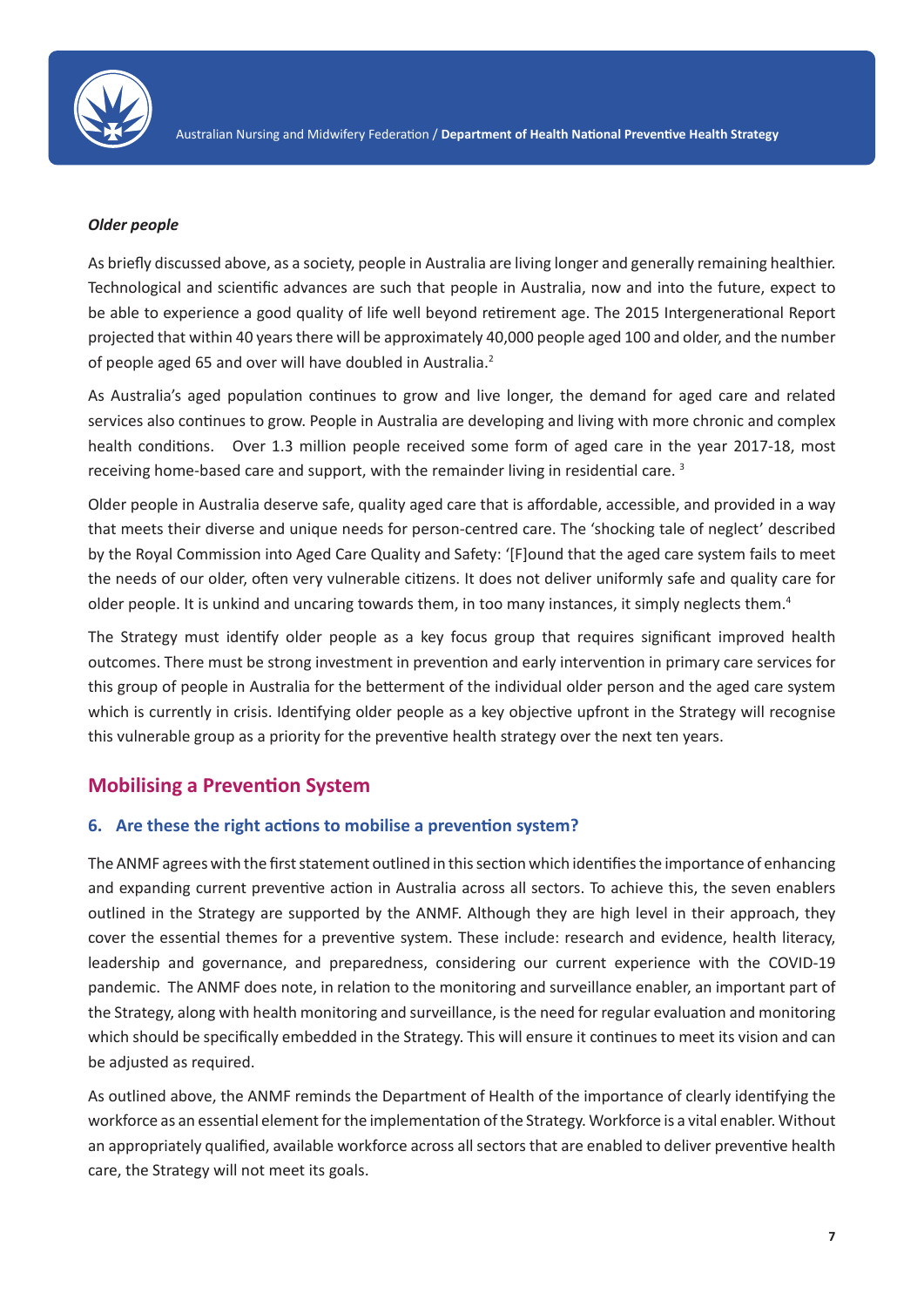

### **Boosting action in focus areas**

#### **7. Where should efforts be prioritised for the focus areas?**

The ANMF has ranked, by order of priority, the six focus areas identified in the National Preventive Health Strategy consultation document, and provided feedback and recommendations about each. While these are certainly important, we consider the planning at this preliminary stage has failed to include some aspects of the health of people living in Australia that must be addressed for any preventive health strategy to be effective. These missing elements have been included at the end of this section, with discussion about how they pertain to a national health strategy, and why they constitute high priority.

#### *Highest priority*

- Improving consumption of a healthy diet
- Increasing physical activity

Of all the modifiable risk factors for disease and ill-health, diet and exercise are the easiest to incorporate into daily routine, and small changes have a substantial effect. However, less than half of adults in Australia meet the recommended physical activity guidelines,<sup>5</sup> and only 7.5% consume the recommended number of vegetable and legume serves per day.6

These two aspects should be promoted together, with the message that small, sustainable changes are most likely to have long-term success, and that any improvement makes a difference to health outcomes. A healthy, balanced diet and regular physical activity must be portrayed as ends in themselves, and appropriate for everybody, rather than as a means to weight loss, as the latter is intertwined with a strong binary narrative of success or failure, and reinforces the ideas that thin equals healthy and fat is synonymous with ill-health. This in turn means people with low to healthy-range BMI will not see campaigns as relevant to them.

#### *High priority*

- Reducing tobacco use
- Reducing alcohol and other drug-related harm

Although many people consume alcohol, tobacco, prescription drugs (in non-prescribed ways) and illicit drugs concurrently or sequentially, Australian legislation, enforcement, and policy treat these categories very differently, and these responses are not correlated with the degree of harm the substances pose. For example, alcohol is the most commonly used and misused substance, its use is not stigmatised, and it is allowed to be widely advertised. Although messaging about moderation is cutting through, 25% of people in Australia aged over 14 exceed the single occasion risk guidelines (no more than four standard drinks on one sitting),<sup>7</sup> and 1 in 6 Australians aged 14 and over risk harm to themselves or others while under the influence of alcohol.8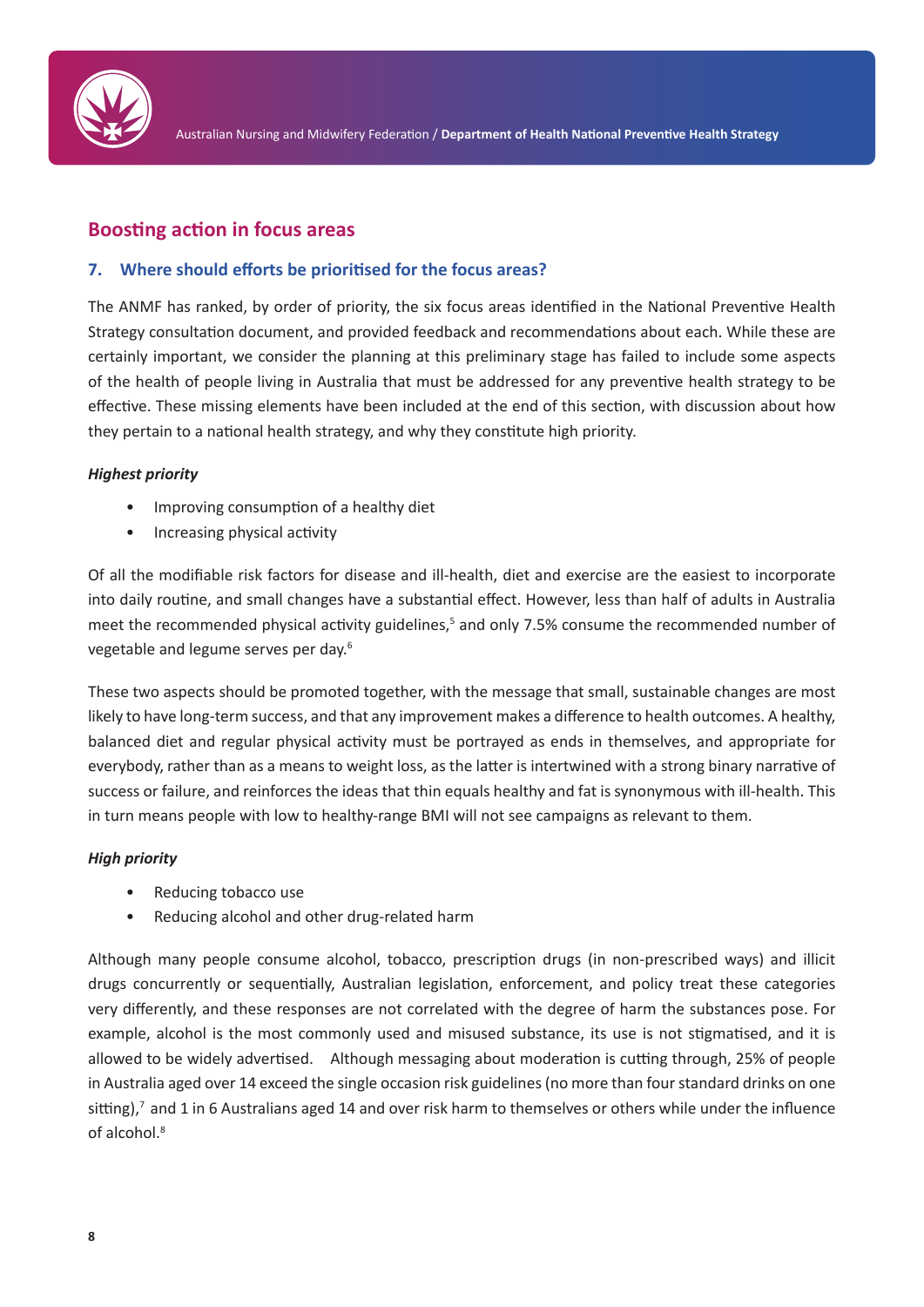

In contrast, the mortality and morbidity rates of illicit drug use are low, but consumption is heavily stigmatised and penalised, even though most use is for the same reasons as alcohol consumption: to relax, be social, enhance enjoyment and, in some cases, prevent symptoms of withdrawal. The development of this Strategy offers Australia the opportunity for substantive change by reframing all substance use as primarily a health issue that affects all of society, rather than applying this frame to all but one category of substance.

As discussed in question 9, any strategies for reducing substance use must include mental health interventions at all levels from birth (i.e. post-natal and early childhood).

Australia's tobacco cessation programs have been effective, with tobacco consumption significantly reducing in every population except those with mental health issues (where it's often used to manage the side effects of medication and/or mental health conditions) and those in prisons. Centring interventions and alternatives in these areas would be more useful than focusing on acute care, when people are not best situated to make substantive change.

#### *Important*

- Improving immunisation coverage
- Increasing cancer screening

Immunisation programs are relatively low cost for the effect they have on improving health outcomes for individuals and populations. Any interventions must target our most underserved communities (including Aboriginal and Torres Strait Islander peoples, asylum seekers and refugees, and those living in remote and very remote areas) but also education about the safety, efficacy, and impact of vaccines. Insidious anti-vaccine messaging has resulted in many people believing vaccines pose a greater risk than the diseases they prevent; as few people outside the health care system see the long-term effects of contagious diseases like measles, rubella, and pertussis, this messaging seems factual. It is essential that this misunderstanding is addressed and countered aggressively.

While the ANMF agrees that the identified priority areas discussed above are important, we have concerns about key aspects that have not been addressed at this point in the development of the Strategy. These areas include: aged care, dementia, mental health, family and sexual violence, Aboriginal and Torres Strait Islander people's health, climate change, and workforce.

#### *Aged care*

As discussed earlier, it has been made clearly evident through both the Royal Commission into Aged Care Quality and Safety and the high toll the COVID-19 pandemic has taken on nursing home residents and staff, many older people in Australia are vulnerable and have multiple health care needs that require skilled care to enable them to be effectively managed. While robust preventive health measures will reduce the number of older people who require nursing home level care in the future, like many preventive and public health interventions, these will not be evident for at least a decade, and almost certainly longer. In the interim, we cannot ignore preventable health issues in the current nursing home resident population.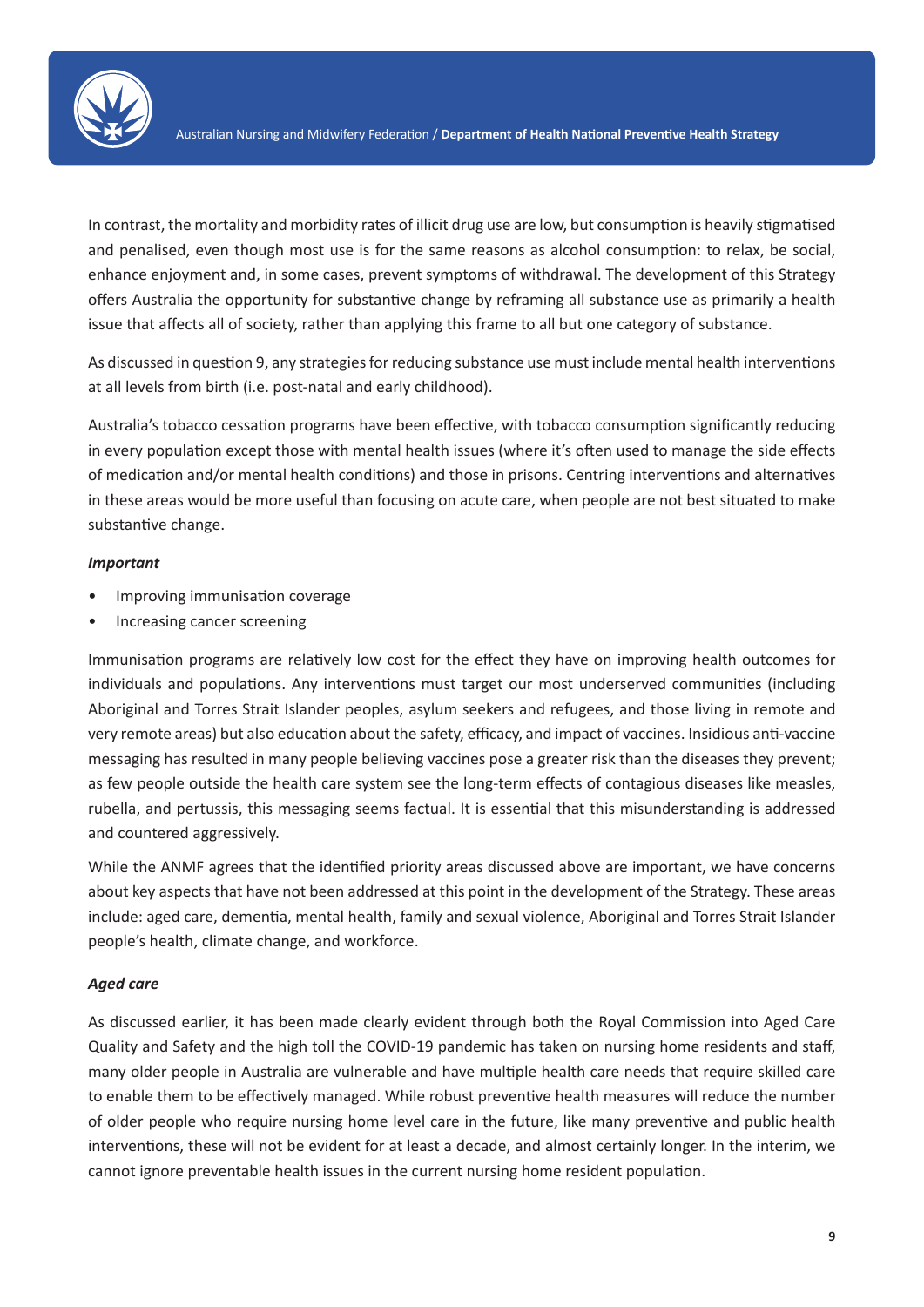

In 2017/18, Australians aged 65 and over accounted for just over 40% of same day and overnight admissions to hospital;<sup>9</sup> 16.5% of these were caused by an avoidable adverse drug event (ADE), and 70% of those ADEs were the result of multiple medication use.<sup>10</sup> This finding is consistent with a Victorian study<sup>11</sup> that revealed overprescribing was the cause of a third of pharmacological issues in nursing homes, including unnecessary or duplicated medicines and failure to cease what should have been a restricted duration prescription. The majority of identified medication errors resulting in preventable ADEs were administration errors.12 Based on these statistics, regular reviews of older people's medicines that includes medication reconciliation, rationalisation and de-prescribing would, on its own, prevent some 759,000 same day and overnight hospital admissions.

#### *Dementia*

While some of the rise in dementia is the result of improved health measures that mean our life expectancy has increased, over a third of cases are preventable.<sup>13</sup> Twelve modifiable contributors to dementia have been identified thus far: exiting education early, hearing impairment, hypertension, high alcohol consumption, smoking, physical inactivity, diabetes, being overweight, low social contact, depression, traumatic head injury, and air pollution.14 Specifically targeting these factors will reduce the human, societal, and health care cost toll that dementia takes on individuals, families, and the wider community.

#### *Mental health*

The ANMF applauds the prioritisation of alcohol and other drug use in the Strategy, but notes that there is substantial overlap between this sector and mental health, with many people in Australia having a dual diagnosis. The whole-of-government approach at the heart of the NPHS is crucial to address the contributing factors that increase the likelihood of both mental ill-health and substance use. These include pre-natal care, mother and baby support, parenting guidance, family violence, parental substance use, poverty, under education, under- and unemployment, and having ineffective tools to manage stress and enhance resilience.

The Strategy also fails to acknowledge the stigma related to mental illness or the reduced physical health outcomes for those people with poorer mental health. Stigma and discrimination have a profoundly negative impact on the lives of people living with mental illness. Stigma and discrimination can be a key deterrent for people seeking help—many people prefer to keep their mental illness hidden rather than seeking care or treatment.15

The link between mental ill health and physical ill health means many people suffer a shorter life expectancy due to missing out on treatable, timely, preventable health care interventions.

Without addressing these issues, including providing supportive mental health interventions (at preventive, acute, and chronic levels), measures directed at improving substance use will not be fully effective.

#### *Family and sexual violence*

Family and sexual violence are major national health and welfare issues in Australia, constituting the greatest health risk to women in Australia aged 15-44 years.<sup>16</sup> Family and sexual violence occur across all ages and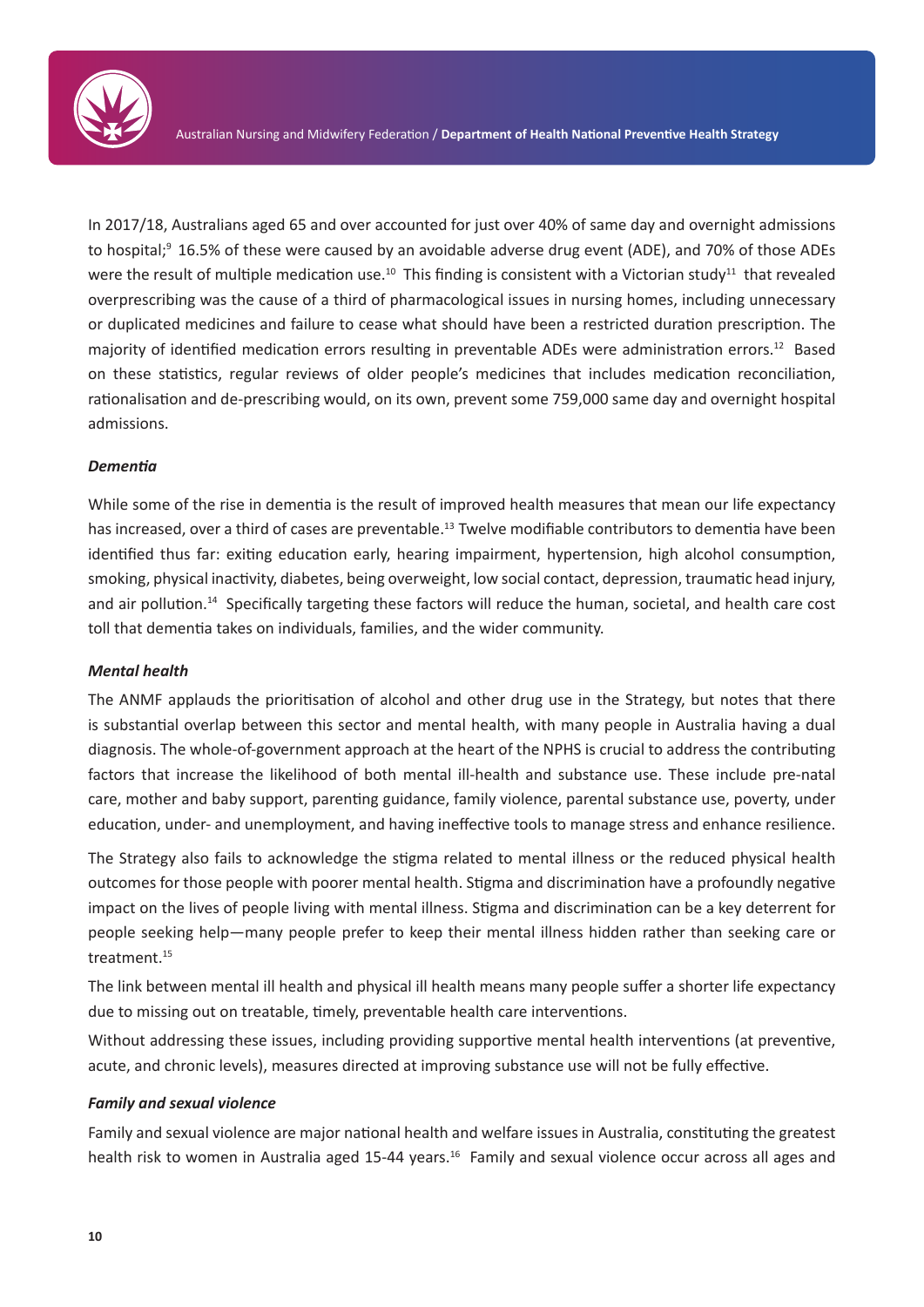

all sociodemographic groups, but mainly affect women and children. They are the leading contributors to death, disability and illness with key health impacts including anxiety, depression, suicide risk and drug use. One in six women and one in 16 men report sexual or physical violence perpetrated by a current or previous partner on at least one occasion from the age of 15. This intimate partner violence results in the admission of eight women and two men to Australian hospitals every day, and the deaths of a woman every nine days, and a man every 29 days.<sup>17</sup> Aboriginal and Torres Strait Islander women and children are overrepresented, experiencing hospitalisation as the result of family violence at a rate as much as 32 times higher than the national average, and are twice as likely to be killed. In addition, survivors often experience serious and longterm effects that impact their health, wellbeing, education, relationship and housing outcomes.<sup>18</sup>

The incidence of family violence has risen during the COVID-19 pandemic, with reports from the Australian Institute of Criminology revealing that almost one in ten women in Australia in a relationship have experienced family violence since February, and more than half of women who had experienced physical or sexual violence before the COVID-19 crisis reported more frequent and/or severe violence over the same period.<sup>19</sup>

The ANMF believes it is essential that the Strategy include family and sexual violence as a priority focus area, given the significance of this issue and opportunity to put preventive measures and supports in place to prevent further abuse, harm and death. There is also a priority need to understand the higher utilisation of hospital and health related services linked to abuse and to improve our understanding of immediate and longer-term impacts of family and sexual violence.

#### *Aboriginal and Torres Strait Islander peoples*

While the consultation paper acknowledges the disproportionate health burden carried by Aboriginal and Torres Strait Islander peoples (p. 4, 10), and includes input from representative organisations, the ANMF argues that the health needs of this population should be clearly identified as a key focus of the Strategy. This is a priority due to the substantial health and life expectancy gaps that persist despite measures taken to date, and as part of a reparative program that acknowledges the harms wrought by colonisation on the people of the world's oldest continuing cultures.

#### *Climate change*

The catastrophic 2019/20 bushfire season, unprecedented in both severity and extent across Australia's recorded and oral history, amply demonstrates the direct connection between health and the effects of climate change.20 The United States is in the midst of a similarly unprecedented fire season, with the same increased severity and length that Australia is recognising as a new normal. In addition to local effects, this means diminished international cooperative emergency response capacity, as countries prioritise local containment. This strain on resources and response is at odds with the Strategy's aims of enhanced preparedness and planning, enhanced cross-sectoral collaboration, and ability to respond quickly to new challenges.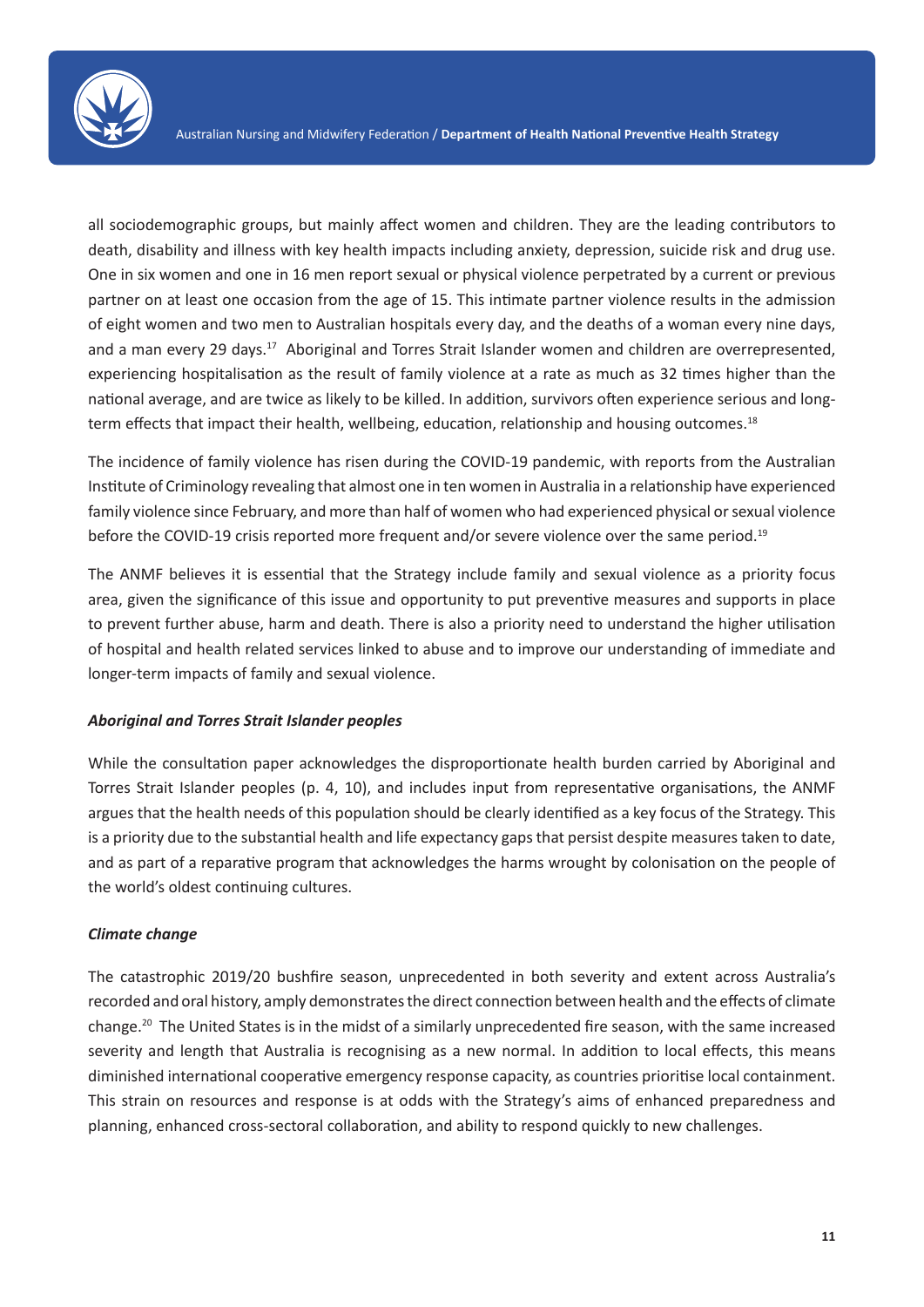

Smoke and resulting reduced air quality is not only a health hazard for those living in localities close to the fires, or even in major cities in the same and adjacent states, but was tracked across the globe. We know some of the acute health complications that have resulted, but will not know for many years what the long term effects of days and weeks of hazardous air quality will have on people, fauna, and the food chain, in Australia and overseas. However, we do know exposure to air pollution contributes to increased levels of dementia<sup>21</sup> and lower birth weights in babies exposed to smoke *in utero.*<sup>22, 23</sup> Women exposed to Victoria's 2014 Hazelwood Coal Mine fire also had an increased rate of gestational diabetes,<sup>24</sup> which has potential long term health consequences for both mother and baby.

Expert modelling predicts that more people in Australia will die from other effects of worsening climate change. Australia has a long history of deadly heat waves, recognised as one of the most important climaterelated risks for people in Australia and our deadliest natural hazard. We are one of the countries most vulnerable to climate change in the developed world,<sup>25</sup> with altered weather patterns predicted to result in longer, larger storms with giant hail (>5cm in diameter), storm surges, and tropical cyclones along the east coast, in locations where these have been previously unknown, and where buildings have not been designed to withstand their force.<sup>26</sup> Health is affected by climate change both directly (through the physical and psychological effects of fire, flood and drought; heat stress related to rising global temperatures; thunderstorm asthma) and indirectly (poor air quality; the development and exacerbation of pre-existing disease; increased transmission of infectious diseases; water scarcity and food insecurity). These aspects will be most strongly felt by people living in remote and very remote parts of Australia, compounding the increased risks of illhealth they already face due to reduced access to health services.

Without decisive, coordinated national action to reduce carbon emissions, thereby minimising the inevitable health effects of worsening climate change, the measures undertaken as a result of the Strategy will be of short and limited effectiveness, and come at multiplied economic cost.

The estimated costs to Australia of not meeting the Paris Accord target is \$1.19 trillion between now and 2050; that figure doesn't include the direct and indirect costs of extreme weather events and bushfires.27 Allocating this money to prevention rather than mitigation would yield long term benefits for the health and wellbeing of people in Australia, immediately and into the future. Even when the benefits of reduced emissions are ignored, the economic benefits of transition to a low-carbon economy easily outweigh the costs.<sup>28</sup>

The Strategy recognises there are parts of the Australian community which are unfairly burdened, and has identified the need for focus on reducing intergenerational health disadvantage. The impacts of climate change are inherently intergenerational, with grave equity implications between ourselves and future generations.<sup>29</sup> Research demonstrates that climate change also exacerbates inequalities in and between developing and industrialised countries.30

Failure to address the threats of climate change is inconsistent with the Strategy's aims. The consultation paper acknowledges that without continued vigilance and a sustained focus on disease prevention and health promotion, including on the influences of health, there is a risk that the advances of recent decades could be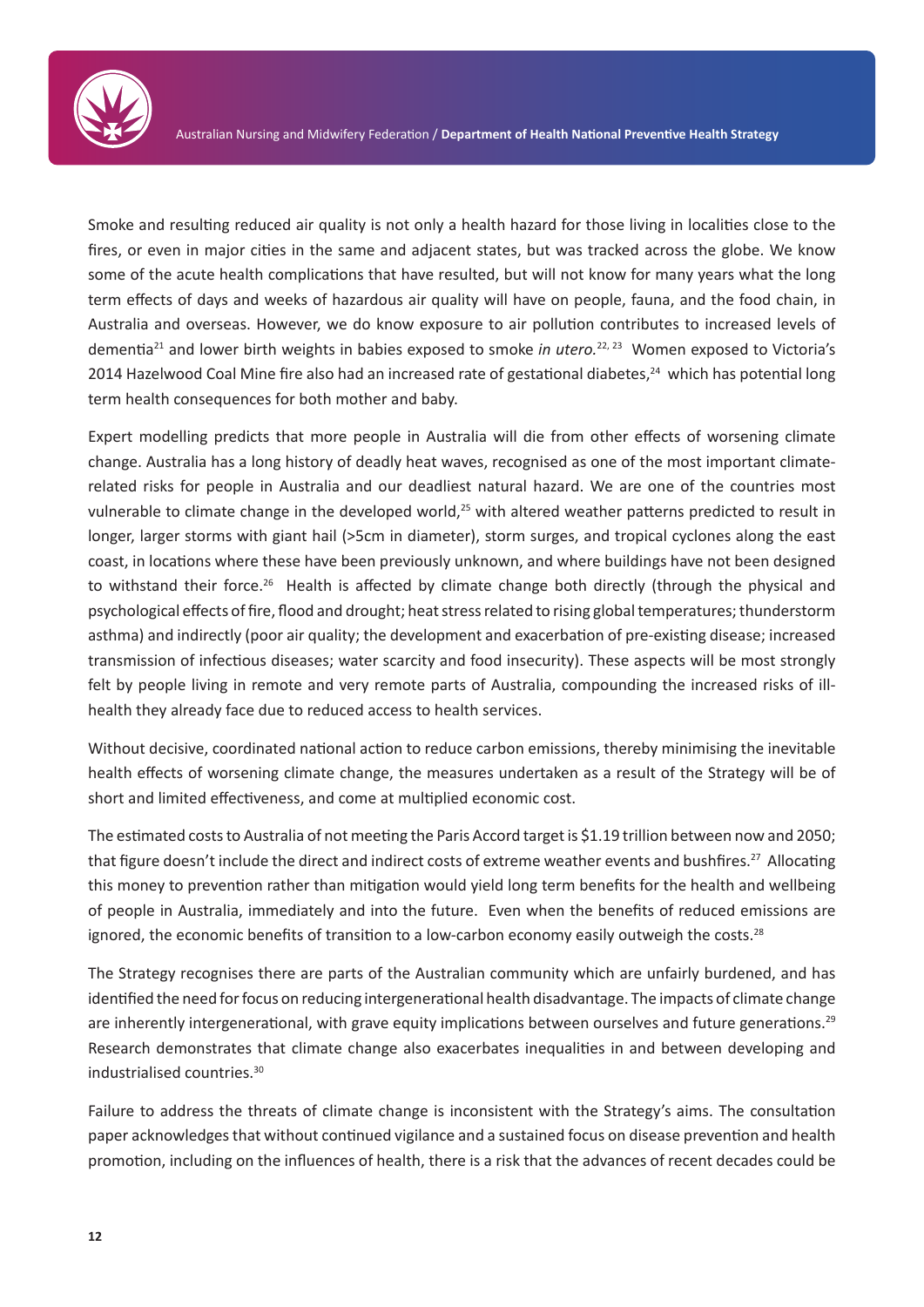

reversed. Such vigilance is warranted. The Lancet Commission warns that the threat to human health from climate change is so great that it could undermine the last fifty years of gains in development and global health. The good news from the same Commission is that because responses to mitigate and adapt to climate change have direct and indirect health benefits, concerted global efforts to tackle climate change actually represent one of the greatest opportunities to improve global health this century.<sup>31</sup> Resourcing research and climate-driven initiatives would support the Strategy's vision of targeting risk factors and the Strategy's aim of giving people in Australia the best start in life. As such, it is a critical inclusion in any preventive health strategy.

#### *Workforce*

Nurses and midwives currently play a central and vital role in preventive and public health. In addition to those explicitly employed in these positions, the roles of nurses and midwives in most settings include identifying potential problems and developing a person-centred plan with individuals to minimise or avoid poor biopsychosocial health outcomes – a core component of successful preventive health reform.

We appreciate that this stage of the Strategy development is about getting the structure and direction right, and focus on detail will come later. However, the ANMF flags, at this early point, the need to fund education, training, and employed positions that enable nurses and midwives, who are both ideally placed in the health system and primed to enact the strategies that will improve the nation's health before issues arise. Further, future workforce planning is essential to ensure we have the right workforce, with the right qualifications and skills in the locations they are required.

### **Continuing strong foundations**

#### **8. How do we enhance current prevention action?**

The ANMF is very pleased to see that the Strategy is grounded in a whole of government approach, rather than being siloed within the health sector. Recognising that substantive measures require addressing change in ministerial portfolios from infrastructure to agriculture, education to regional development, is an essential first step. To be truly effective, this will also require preventive and public health to be embedded in policies, for government at all levels to be involved, and a cross-portfolio approach driven by health but taken up across many departments.

While planning and implementing this scale of change, current interventions must continue. The ANMF believes that there are several investments that will yield the highest results for these programs, including: public education, increasing workforce, nurse- and midwife-led models of care, school nurses and funding.

#### *Public education*

As discussed in question 7, in addition to education about interventions and healthy change, there is an increasing need to counter widespread mis- and disinformation about health measures. The COVID-19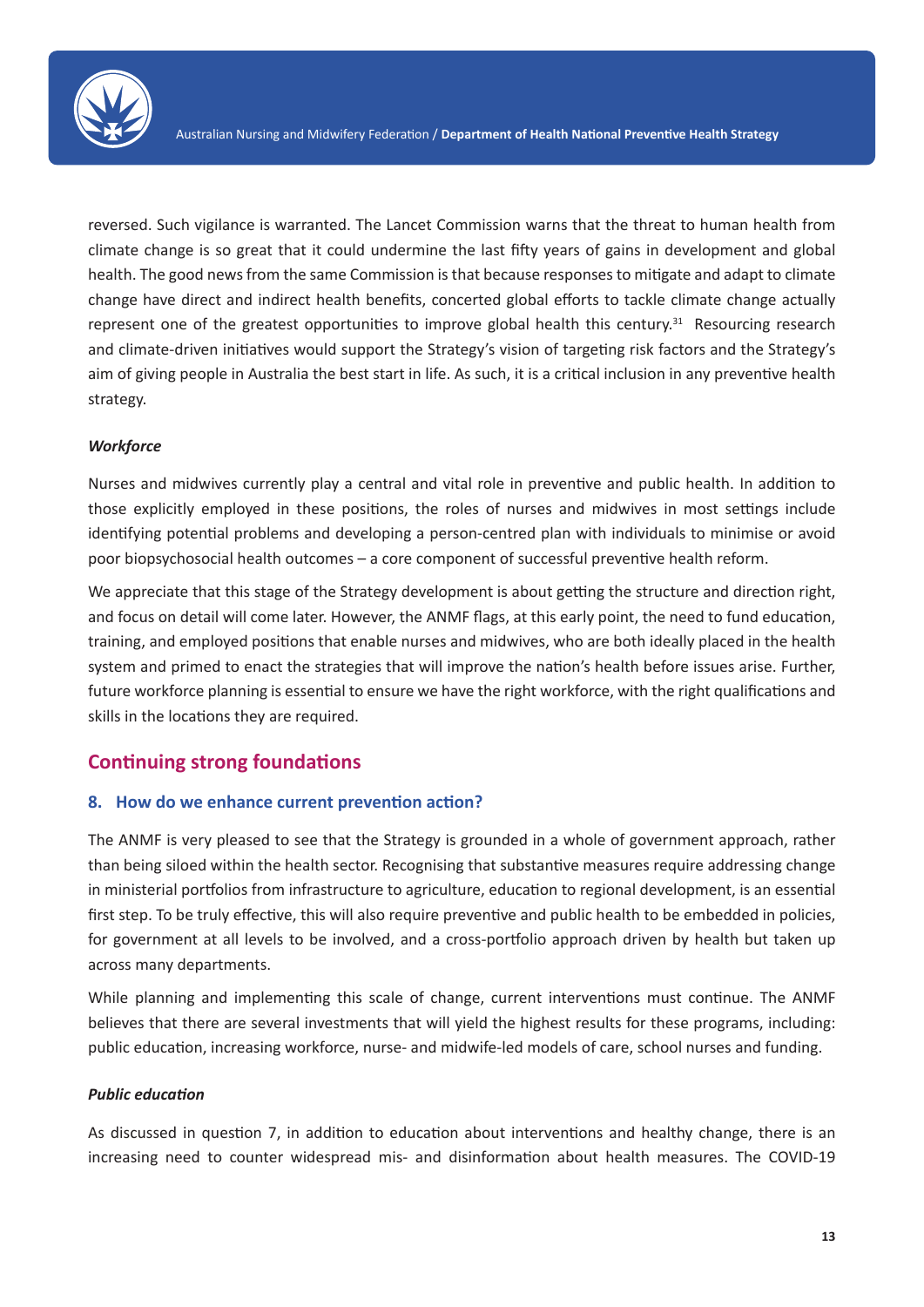

pandemic has provided an opportunity for bizarre theories to flourish, but the foundations for this were already in place, particularly around immunisation. To be successful, many preventive and public health campaigns will need to present a corrective narrative, informed not only by health experts but also specialists in conspiracy theory psychology – the wrong approach will result in entrenching these positions more firmly.

While there are exceptions, such as skin checks or prostate examinations, the majority of health practitioner visits are for the management of acute or chronic issues, rather than for preventive health care. Changing people's mindset to one that normalises consultations about preventive health management, for both health practitioners and the public, will allow for holistic assessments and consultations that address preventive health interventions.

#### *Increased workforce*

Any increase in preventive health care will require expansion of current primary and preventive health roles. The ANMF notes that nurses and midwives are already ideally prepared for this, and well placed as the first and most dominant points of contact where people interact with the health, aged and maternity sectors.

#### *Nurse-led and midwifery continuity of care models*

Nurses and midwives have substantial experience in delivering nurse-led or midwifery continuity of care models.

#### *Nurse-led models*

Whilst the term 'nurse-led model of care' is not consistently defined, it is typically applied where nurses take leadership of planning and implementing care, provide a supervisory role or practise without the direction of another health professional in delivering care.<sup>32</sup> Nurse-led models of care may occur where the nature of the treatment is particularly amenable to their profession and skill set, for example in the treatment of acute or chronic conditions, the provision of preventive interventions, where regular monitoring or treatment is required, where a treatment cannot be administered by the individual or their carer, or perhaps, where the individual requires frequent holistic reassessment. These types of care models are also appropriate where there is a lack of availability of other health professionals (such as in regional, rural and remote locations), $33$ and/or limited resourcing of health services.<sup>34</sup>

Meta-analyses of nurse-led services in OECD countries has provided evidence to suggest that nurse-led models of care are at least as good as traditional physician-led models.35 Whilst the scope of nurse-led models of care is significant, where models have been implemented there have been notable positive outcomes. Evidence has been provided for clinical benefits in delivery of care such as a reduction in short term risk factors and positive behaviour change (e.g. reduced smoking and improved diet adherence). People receiving care have also indicated an increased perceived quality of life and general health status, satisfaction in the delivery of their care and there has been an overall increase in the uptake of treatments.  $36, 37, 38, 39$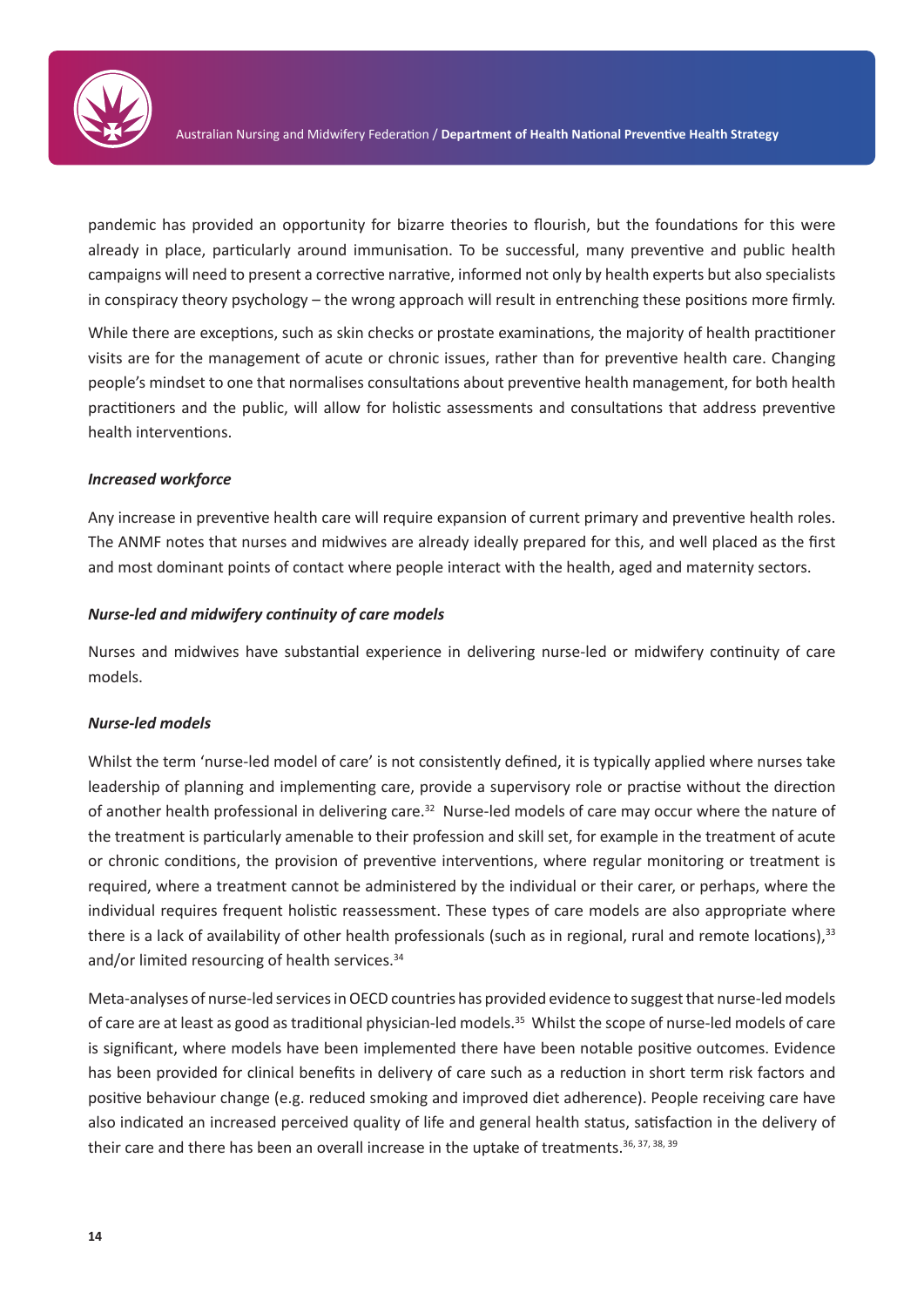

Increasing strain on healthcare systems and a shift towards the empowerment of consumers, allowing them to play a more active role in their healthcare will also see the increased development and adoption of nurseled models of care. 40

Nurse-led interventions can increase early identification and intervention, improve access to treatment and follow-up, and help people with severe and enduring mental illness achieve the same standard of physical health as the general community through sustained and tailored support that includes:

- preventive health promotion and support;
- comprehensive health assessment with supported referral to appropriate services;
- proactive early detection and treatment;
- support to navigate pathways to affordable and responsive health care; and
- improved access to, and continuity of, care achieved through better availability and strengthened coordination and collaboration between specialist mental health, general practice, allied and community health services.<sup>41</sup>

Universal access to nurse-led and midwifery continuity of care models must therefore be a priority for reforms aimed at improving population health.

The Mental Health Nurse Incentive Program (MHNIP) was an excellent example of a nurse-led model of care. Nurses working within the program had mental health expertise, and were able to provide community-based care that was individualised, timely, coordinated, and cost effective. A review and analysis of published literature on the MHNIP found it was largely beneficial to people with severe and persistent mental illness, provided greater access to mental health care in primary health settings, and was highly valued by service recipients.<sup>42</sup> Measurable outcomes included overall mental health and social functioning for people, decreased Health of the Nation Outcome Scales (HoNOS) scores, increased engagement with employment, and reduced acute hospital admissions that resulted in an average cost saving of \$2,600 per consumer, annually. Unfortunately, the MHNIP funding was folded into Primary Health Networks (PHNs) in 2016, which effectively closed the program. The result has been increased burden on the public health system. This represents a significant loss for consumers, many with complex, trauma-based mental illness, who relied on these mental health nurses. <sup>43</sup>

#### *Midwifery continuity of care models*

The International Confederation of Midwives has identified midwives as the key to improving health outcomes for women and their newborns. They are the most appropriate health practitioners to enhance the reproductive health of women, their newborns and their families, and are integral to reducing birth interventions.44 Continuity of care models allow midwives to work to their full scope of practice, providing care that is woman-centred, embedding primary health and a preventive focus in their practice. There is clear and consistent evidence that midwifery models of care contribute to better outcomes for women and babies. A Cochrane review identified that, when compared with medical-led and shared care models, midwifery continuity care models are associated with improved maternal and infant outcomes.<sup>45</sup> Additional research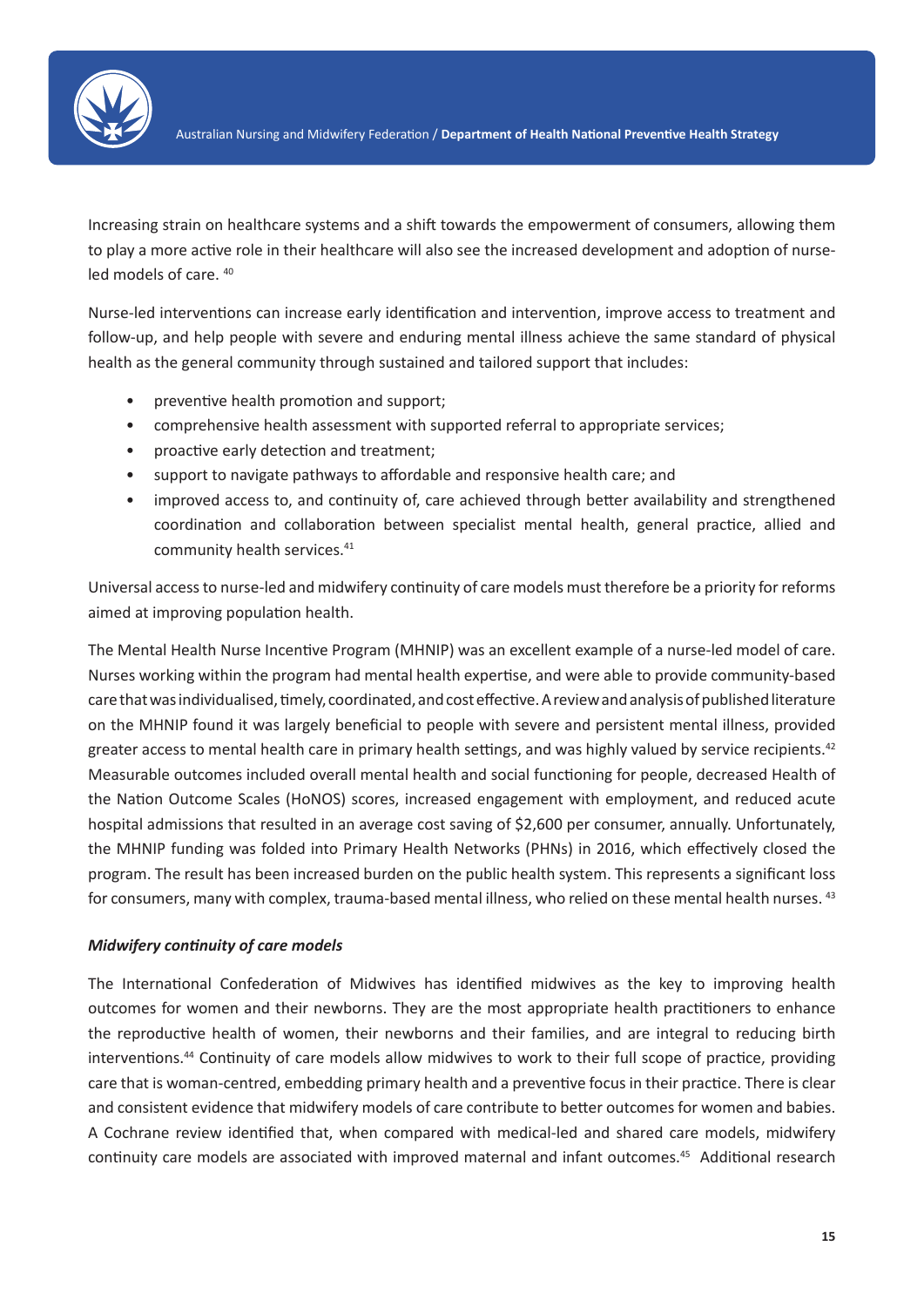

has identified women's improved experience of birth, postnatal care and overall satisfaction of care when receiving midwifery care under a continuity model.<sup>46</sup> Universal access to midwifery continuity of care models is essential.

Nursing and midwifery led models have been shown to be significantly beneficial in many areas of health. Despite evidence of the immense benefits of these models they have not been widely supported, funded, implemented and embedded in practice. As outlined above, the evidence shows that these models result in improved patient satisfaction, better quality of life and improved clinical outcomes, and streamlined access to other health practitioners. Nurses and midwives are excellent agents of connectivity as they understand how health systems work, how to get access to resources and services and how to link people with other health practitioners when required.

The ANMF recommends that the preventive health strategy identifies nurse- and midwife-led models as an essential key component of the preventive health strategy across all areas of the health sector.

#### *School nurses*

School nurses are an under-recognised part of the existing public and preventive health workforce. They work in every type of education sector, with age groups from preschool to tertiary level, in settings from day schools and outdoor residential campuses to special developmental schools, in every region across the country. The school nursing scope of practice encompasses a broad range of physical and mental health issues, with a strong emphasis on health promotion, primary health care, early detection of health or developmental issues and timely intervention, prevention, health education, and chronic condition management.

School nurses can identify physiological contributors to student change, and can provide personalised health and wellbeing information and guidance that encompasses both physical and mental health. Nurses working in schools build therapeutic relationships with students and their parents or primary care givers, and connect to the community, including their health colleagues and local health departments. Within the school community, these nurses develop relationships with, and become an important resource for, all teachers.

Trusted members of the school community, nurses are often specifically identified by students as a safe person to disclose personal and private information. Given the breadth of their scope of practice, school nurses are significantly underutilised, with many schools having no nurse at all, or access only to a community nurse who visits schools for specific interventions (e.g. immunisations). There are many advantages to increasing the number of school nurses across Australia and the ANMF recommends that at least one school nurse should be employed in each school across the country to improve health outcomes for this population group. They are perfectly placed to significantly contribute to the National Preventive Health Strategy outcomes.

#### *Funding*

To realise the vision, the Strategy requires increased funding that is explicitly allocated for public, primary and preventive health roles at both macro (big picture, population, campaign level) and micro (individual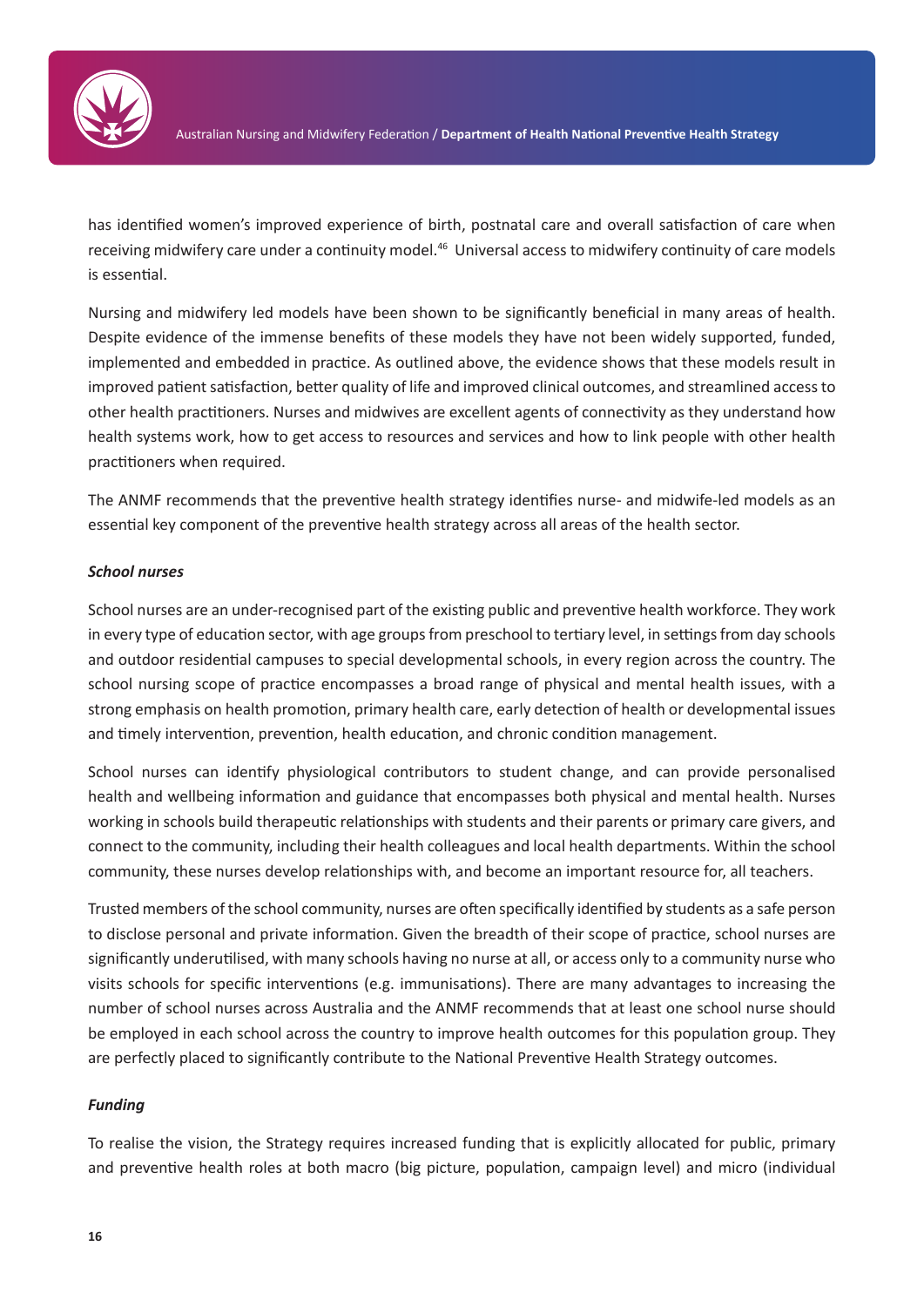

interfaces, groups, classes, support to make lifestyle change) levels. This funding must be allocated to education, research, staffing, interventions, and to allow for organisational change.

Prevention currently only accounts for 1.5% of health care spending, despite the known high returns of investment in prevention. The return on this investment includes, but is not limited to, avoidable hospital admissions, early detection and treatment of chronic illness and disease, and ultimately improved quality and length of life. The ANMF therefore supports the Consumer Health Forum's call for this funding to be incrementally increased to 5% of the health care budget.<sup>47</sup>

This funding must be quarantined and be guaranteed in order to realise the long term vision of a healthier Australia. The ANMF has seen multiple instances of effective, successful primary and preventive health interventions that were abandoned when funding models or sources were changed or axed. Review and revision of the efficacy and cost effectiveness of preventive health programs and interventions is a necessary part of continuous improvement, however programs with sound evidence-based positive outcomes should not be removed when there is a change to political policy.

#### **9. Any additional feedback/comments?**

The ANMF have no further feedback or comments to add at this stage.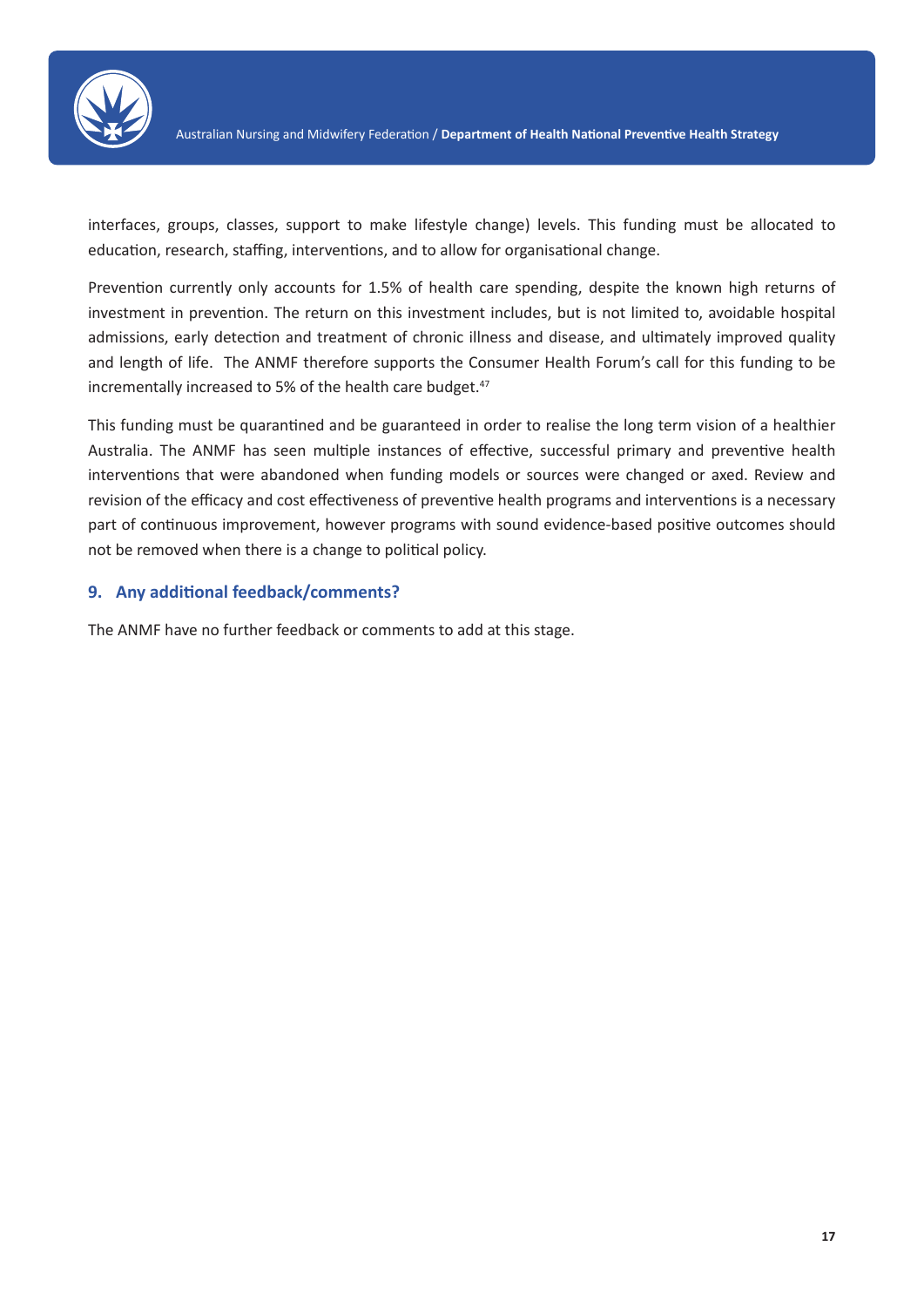

# **CONCLUSION**

The ANMF supports the whole of government approach at the heart of the proposed strategy framework, and is supportive of the potential for substantial improvement to Australia's health care and interconnected systems, and to our nation's health. While the majority of aspects identified are appropriately considered high priority, we draw the Department of Health's attention to a number of additional, equally pressing components of an effective preventive health strategy. These are: aged care, dementia, mental health, Aboriginal and Torres Strait Islander people's health, climate change, workforce, and the need for specific, quarantined, guaranteed long-term funding.

We have also outlined how the inclusion of midwives, midwifery continuity of care models, nurses, and nurseled models of care at the front line of preventive, primary and public health are essential for preventive health interventions to be successful. Nurses and midwives interact with people at every step of their lives, from birth, through schooling, immunisations, acute and chronic illness, during rehabilitation, in mental health, across conception to the post-partum period, to the end of life. The development of therapeutic relationships at all these points of contact allows for assessment of preventive health needs, facilitates honest disclosure, and provides opportunities for spontaneous as well as planned, structured education and review. For these reasons, recognition and funding of nursing and midwifery positions designed to implement national preventive health strategies must be a key component of planning.

The ANMF looks forward to participating in the next stage of the Strategy's development, where we anticipate a level of further detail will begin to emerge.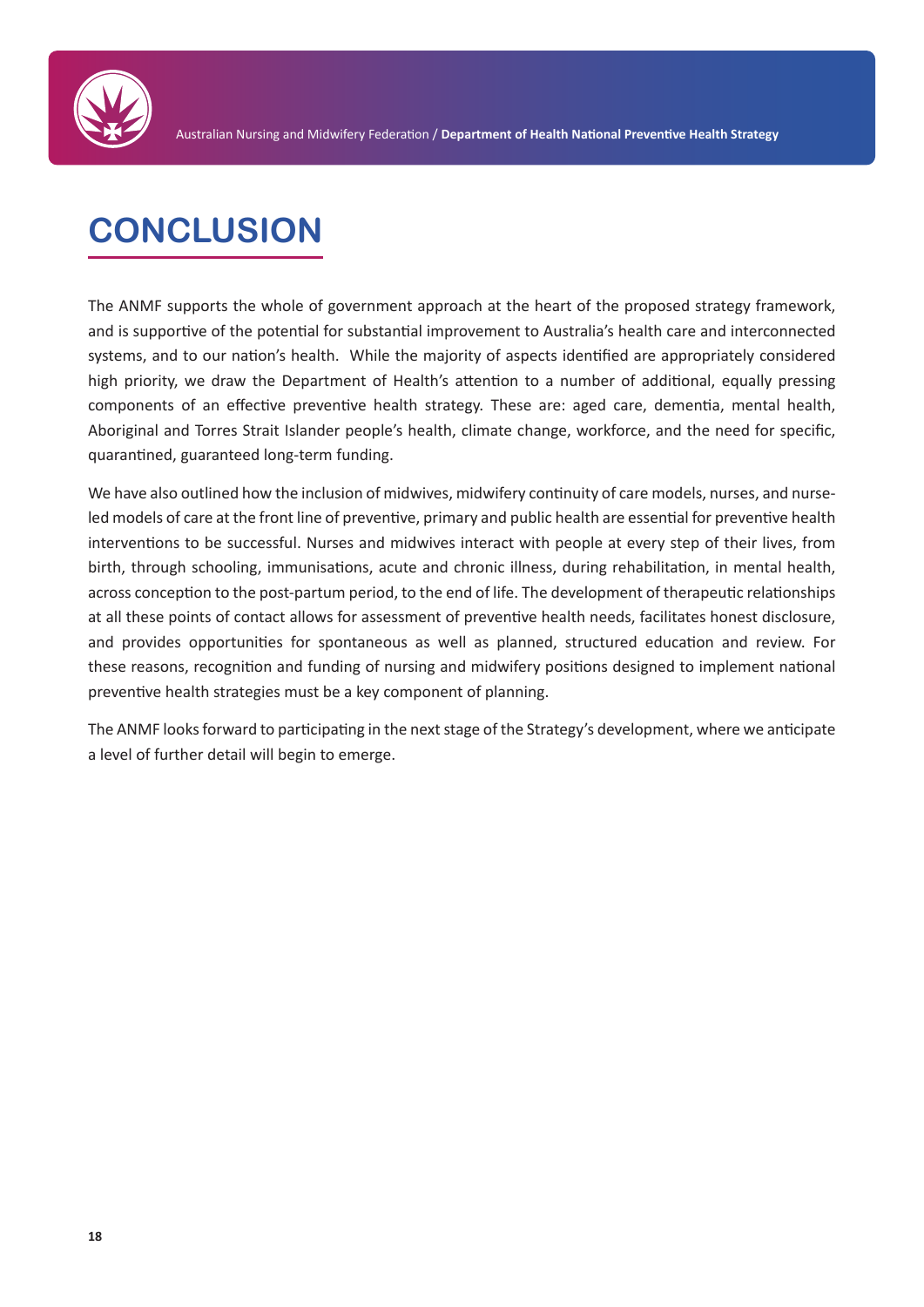

## **REFERENCES**

- 1. Slevin, T (2020). The future for preventive health in Australia. Health Voices, May 2020 https://healthvoices.org.au/issues/may-2020/the-future-for-preventive-health-in-australia/
- 2. Commonwealth of Australian (2015). Intergenerational report: Australia in 2055. Available at https://treasury.gov.au/sites/ default/files/2019-03/02\_Exec\_summary.pdf
- 3. Australian Government Department of Health (2020). What is aged care? Available at https://www.health.gov.au/health-topics/ aged-care/about-aged-care/what-is-aged-care
- 4. Royal Commission into Aged Care Quality and Safety (2019). Interim Report: Neglect. Available at: https://agedcare. rovalcommission.gov.au/publications/Pages/interim-report.aspx
- 5. AIHW (2020). Physical activity: overview. Available at: https://www.aihw.gov.au/reports-data/behaviours-risk-factors/physicalactivity/overview
- 6. AIHW (2018). National Health Survey: First Results, 2017-18 fruit and vegetable consumption. Available at: https://www.abs. gov.au/statistics/health/health-conditions-and-risks/national-health-survey-first-results/latest-release
- 7. AIHW (2020) Alcohol, tobacco & other drugs in Australia: Alcohol single occasion use https://www.aihw.gov.au/reports/ alcohol/alcohol-tobacco-other-drugs-australia/contents/drug-types/alcohol
- 8. AIHW (2020) Alcohol, tobacco & other drugs in Australia: Social impacts https://www.aihw.gov.au/reports/alcohol/alcoholtobacco-other-drugs-australia/contents/impacts/social-impacts
- 9. AIHW (2018). Older Australia at a glance: hospitalisations https://www.aihw.gov.au/reports/older-people/older-australia-at-aglance/contents/health-aged-care-service-use/health-care-hospitals
- 10. Parameswaran NN et al. (2017) Adverse drug reaction-related hospitalizations in elderly Australians: a prospective crosssectional study in two Tasmanian Hospitals Drug Safety 40(7):597–606
- 11. Elliott RA (2006) Problems with medication use in the elderly: an Australian perspective Journal of Pharmacy Practice and Research 36:58–66
- 12. Szczepura A, Wild D, and Nelson S (2011) Medication administration errors for older people in long-term residential care BMC Geriatrics 11(1):82.
- 13. The Lancet Commission (2020) Dementia prevention, intervention, and care: 2020 report of the Lancet Commission The Lancet 396:413-6 https://www.thelancet.com/action/showPdf?pii=S0140-6736%2820%2930367-6
- 14. Ibid.
- 15. Royal Commission into Victoria's Mental Health System Interim Report (2019) p 58 https://rcvmhs.vic.gov.au/interim-report
- 16. AIHW (2019) Family, domestic and sexual violence in Australia https://www.aihw.gov.au/reports-data/behaviours-risk-factors/ domestic-violence/overview
- 17. Ibid
- 18. Ibid
- 19. Boxall H, Morgan A and Brown R (2020) The prevalence of domestic violence among women during the COVID-19 pandemic. Statistical Bulletin no. 28. Canberra: Australian Institute of Criminology. https://www.aic.gov.au/publications/sb/sb28
- 20. van Oldenborgh GJ, Krikken F, Lewis S, Leach NJ, Lehner F, Saunders KR, van Weele M, Haustein K, Li S, Wallom D, Sparrow S, Arrighi J, Singh RP, van Aalst MK, Philip SY, Vautard R, and Otto FEL Attribution of the Australian bushfire risk to anthropogenic climate change Natural Hazards and Earth System Sciences https://doi.org/10.5194/nhess-2020-69, in review, 2020
- 21. Peters R, Ee N, Peters J, Booth A, Mudway I and Anstey KJ (2019) Air pollution and dementia: A systematic review Alzheimer's Disease 70(s1):S145-63
- 22. Abdo M, Ward I, O'Dell K, Ford B, Pierce JR. Fischer EV, and Crooks JL. (2019). Impact of wildfire smoke on adverse pregnancy outcomes in Colorado, 2007–2015 International Journal of Environmental Research and Public Health 16, 3720
- 23. Holstius DM, Reid CE, Jesdale BM, and Morello-Frosch R (2012) Birth weight following pregnancy during the 2003 Southern California wildfires Environmental Health Perspectives 120(9):1340–5
- 24. Hazelwood Health Study (2019) Research summary The Latrobe ELF Study: Exposure to mine fire smoke and the risk of pregnancy-related health problems https://www.monash.edu/ data/assets/pdf file/0006/1795830/Research-Summary-ELF-